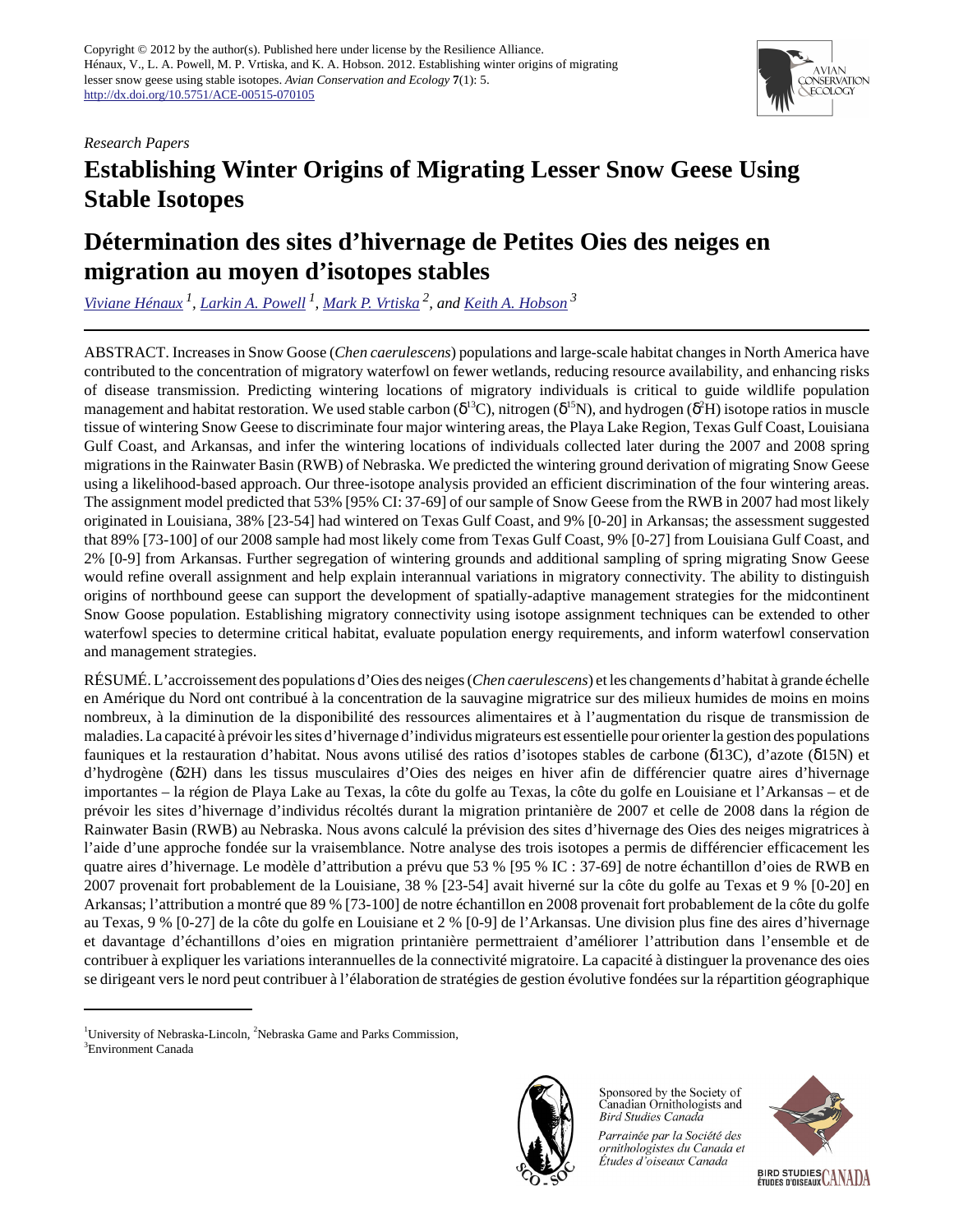de la population d'Oie des neiges du milieu du continent. L'établissement de la connectivité migratoire au moyen de techniques d'attribution isotopique peut être appliqué à d'autres espèces de sauvagine afin de déterminer l'habitat essentiel, d'évaluer les besoins énergétiques des populations, et d'appuyer les efforts de conservation et les stratégies de gestion de la sauvagine.

Key Words: *carbon-13, Chen caerulescens, hydrogen-2, migratory connectivity, nitrogen-15, Rainwater Basin, Snow Goose, spring migration, stable isotope*

# **INTRODUCTION**

Establishing wintering areas of northbound or breeding and natal areas of southbound individuals allows insight into processes affecting various stages of the life cycle of populations of migratory birds. For example, the extent to which environmental conditions on wintering grounds drive spring migration timing and affect individual life cycles is essential in understanding major variations in population dynamics related to overwinter survival (Saino et al. 2004). The strength of the connections between breeding, winter, and stopover habitats can influence the ability of migratory populations to evolve and adapt to selective pressures induced by global changes (review in Webster et al. 2002, Webster and Marra 2005). In addition, continental management of target species requires connections be made between wintering habitats and critical stopover locations used as part of their annual life cycle. Indeed, a good knowledge of migratory connectivity is critical for designing conservation strategies (Martin et al. 2007), implementing adaptive harvest of game populations (Hobson et al. 2009), and predicting potential infectious disease spread in wildlife (Prosser et al. 2009, Gunnarsson et al. 2012).

Snow Goose (*Chen caerulescens*) management requires spatial derivation of migratory populations. North American Snow Goose populations have dramatically increased over the last decades, causing serious ecological and economic problems (Ankney 1996, Jefferies et al. 2004*a*, Abraham et al. 2005). The rapid growth in Snow Goose populations has also resulted in an extension of the species' wintering range. Originally dependent on the salt and brackish marshes of the Gulf of Mexico, Snow Geese of the midcontinent population first extended their range to irrigated rice prairies of Texas and Louisiana and now also feed on agricultural crops farther north (Alisauskas and Hobson 1993, Abraham et al. 2005). Studying migratory origins of Snow Geese would also provide information needed for habitat management. Landscape changes in North America have affected the number of wetlands available to spring migrants (Dahl 1990). In Nebraska's Rainwater Basin (RWB) region, more than 85% of historical wetlands have been converted to agriculture (Smith 1998). Wetland habitat is particularly critical during spring because the RWB is a key stopover site for millions of migratory ducks, geese, shorebirds, and cranes (Bishop and Vrtiska 2008). Migrant waterbirds stop in the RWB for short periods to acquire the nutrient reserves necessary for migration further north and reproduction. Loss of wetlands has resulted in higher concentrations of wintering and migrant waterbird populations, which reduces the availability of food resources and enhances the risk of transmission and spread of infectious diseases (Friend 1992).

Stable isotope analyses of specific animal tissues are now widely used to infer diet, geographical origin, and migratory connectivity (Hobson 1999, Webster et al. 2002, Hobson and Wassenaar 2008, Inger and Bearhop 2008). In contrast to genetic or extrinsic markers, e.g., individual tags or remotesensing devices, this method offers the advantage of not requiring recapture of individuals and may provide reliable information on migratory pathways in species with regional to continental distribution (Rubenstein and Hobson 2004, Hebert and Wassenaar 2005, Hobson and Norris 2008). This approach relies on the fact that food web isotopic signatures are reflected in the tissues of individuals and that such signatures can vary spatially based on a variety of biogeochemical processes (Hobson 2008). Consequently, organisms moving between isotopically distinct food webs can carry with them information on the location of previous feeding. Importantly, this technique is not biased to the distribution of any initially marked populations, in contrast to exogenous marker methods that require marking birds in several wintering regions and then recapturing those that happened to go to the RWB.

Assessments of movements have largely been aimed at southward migration, because most migratory birds in North America conveniently molt flight feathers after breeding and before migration (Hobson and Wassenaar 1997). Gathering information on northward migration, however, demands the use of different tissues. Determining winter origins of spring migratory birds involves three steps (Rubenstein and Hobson 2004, Hobson 2011): (1) choosing an appropriate tissue representing the period of integration appropriate to the time spent on the wintering grounds, (2) isotopically characterizing and differentiating among wintering populations of interest, and (3) inferring geographical wintering locations based on isotopic similarity in tissues of wintering and migrating individuals.

Previous studies using hydrogen  $(\delta^2 H)$  measurements of animal keratin-based tissues  $(\delta^2 H_t)$  to characterize terrestrial source areas have used continent-wide, amount-weighted, growing-season  $\delta^2$ H values in precipitation  $(\delta^2 H_p)$  and a knowledge of the calibration relationship between  $\delta^2 H_p$  and  $\delta^2$ H<sub>t</sub> (reviewed by Hobson 2008, Hobson et al. 2012).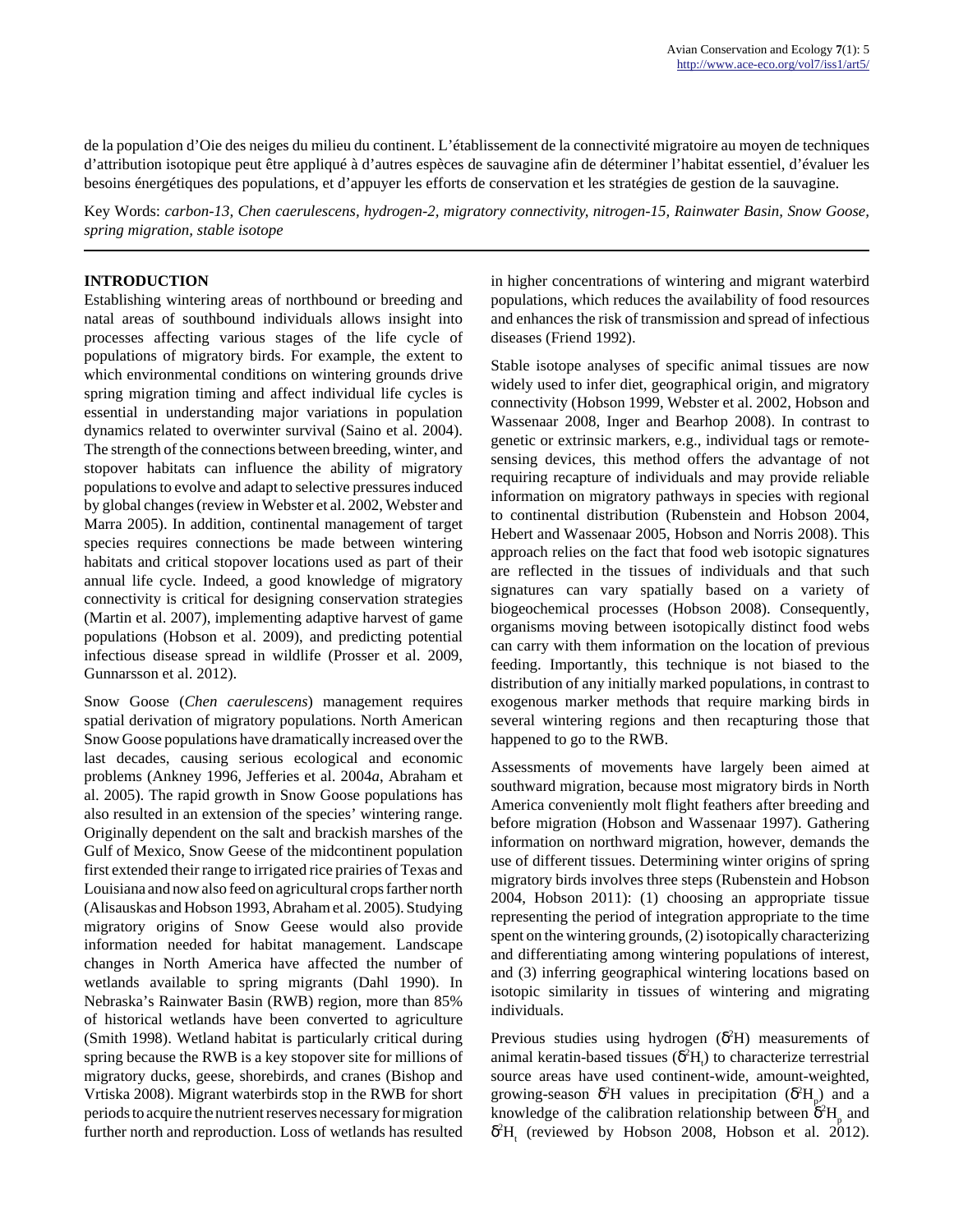| Sampling places        | Sampling dates ( $n =$ number of individuals)                       | $\delta^2$ H (‰) | $\delta^{13}C$ (‰) | $\delta^{15}N$ (%) |
|------------------------|---------------------------------------------------------------------|------------------|--------------------|--------------------|
| Playa Lake Region      | 13 Dec 2006 $(n = 5)$                                               | $-170.3+3.9$     | $-20.3+0.2$        | $7.0+0.2$          |
| <b>Texas Coast</b>     | 28 Jan - 2 Mar 2007 ( $n = 10$ ); 18 Jan - 11 Feb 2008 ( $n = 17$ ) | $-118.1+1.7$     | $-19.9+0.5$        | $8.0 + 0.1$        |
| Louisiana Coast        | 19 Feb 2007 ( $n = 6$ ); 5 Feb 2008 ( $n = 8$ )                     | $-130.7 \pm 1.2$ | $-22.8 \pm 0.3$    | $7.6 \pm 0.2$      |
| Arkansas               | 12 Feb 2007 $(n = 9)$                                               | $-144.7+2.1$     | $-23.1+0.6$        | $7.0 \pm 0.1$      |
| Nebraska RWB           | 27 Feb – 20 Mar 2007 ( $n = 35$ ); 7-12 Mar 2008 ( $n=11$ )         | n/a              | n/a                | n/a                |
| $n/a = not applicable$ |                                                                     |                  |                    |                    |

**Table 1**. Sampling dates, number of adult Snow Geese (*Chen caerulescens*) collected, and mean (±SE) stable hydrogen (δ <sup>2</sup>H), carbon ( $\delta^{13}$ C), and nitrogen ( $\delta^{15}$ N) isotope signatures in four major wintering areas of the central flyway and in Nebraska's Rainwater Basin (RWB) during spring migrations 2007 and 2008.

However, isoscapes for other elements such as carbon  $(\delta^{13}C)$ and nitrogen  $(\delta^{15}N)$  can be more complex because they result from differences in plant photosynthetic pathway  $(C_3$  vs.  $C_4$ , CAM plants), water-use efficiency mechanisms, nitrogen fixation process, soil moisture conditions, and human activities, i.e., irrigation, pollution, and land use practices (see papers in Michener and Lajtha 2007). Constructing local, finescale isoscapes from measurements of multiple stable isotope values in prey tissues has been shown to be valuable to determine migration corridors of large carnivores (Hénaux et al. 2011). However, for generalist species, like Snow Geese, the ideal approach involves measuring stable isotope ratios in the tissues of interest (e.g., Yerkes et al. 2008). Accordingly, we documented isotopic differences among four major wintering areas of Snow Geese by measuring  $\delta^{13}C$ ,  $\delta^{15}N$ , and δ <sup>2</sup>H in muscle tissues of wintering geese and subsequently predicted the wintering origin of spring migrants using a likelihood-based inference approach.

# **METHODS**

#### **Tissue selection and collection**

In contrast to studies that inferred breeding origin of migratory individuals from isotopic values in feather tissue grown after breeding, we relied on metabolically active tissue to determine the wintering grounds of lesser Snow Geese that stop in the RWB of Nebraska during spring migration. With a turnover half-life of the order of two weeks for large-bodied geese (see Discussion), we assumed that the muscle tissue of a goose recently arrived at the RWB should reflect the isotopic composition of the diet consumed at its wintering place, i.e., a dietary integration of two to three half-lives.

Snow geese migrating through the Mississippi and Central flyways winter in several distinct areas in the Playa Lake Region, central Mexico, the Gulf coast from Mexico to Louisiana, and along the Mississippi Alluvial Valley (Drewien et al. 2003, Jefferies et al. 2004*b*, Ridgely et al. 2007). We obtained wings from apparently healthy Snow Geese from hunter-shot birds or collected by shotgun during the winters 2006/2007 and 2007/2008 at four major wintering locations: Playa Lake Region ([PLR] Parmer County, Texas), Texas Gulf Coast ([TX Coast] Kleberg County, Texas), Louisiana Gulf Coast ([LA Coast] Cameron and Vermilion Parishes, Louisiana), and eastern Arkansas ([AR] Arkansas County, Arkansas; Fig. 1). We also collected wings from hunter-shot or collected Snow Geese at multiple sites in the RWB in February-March 2007 and 2008 (Table 1). One wing from each individual was frozen separately for storage.

**Fig. 1**. Location of the collection sites of midcontinent Snow Geese (*Chen caerulescens*) in the Playa Lake Region (PLR), Texas Coast (TX Coast), Louisiana (LA Coast), and Arkansas (AR), and in the Rainwater Basin of Nebraska (RWB) in 2007 and 2008. The Snow Goose wintering range in Central and Mississippi flyways (grey area) was provided by Ridgely et al. (2007).



#### **Stable isotope analyses**

Following thawing and dissection of the wing, 1-cm<sup>3</sup> samples of muscle (bicep) tissue were dried at  $60^{\circ}$ C during  $\geq 24$  hours, and ground to powder. Because of the potential influence of lipids on  $\delta^{13}$ C analyses (Post et al. 2007), we removed lipids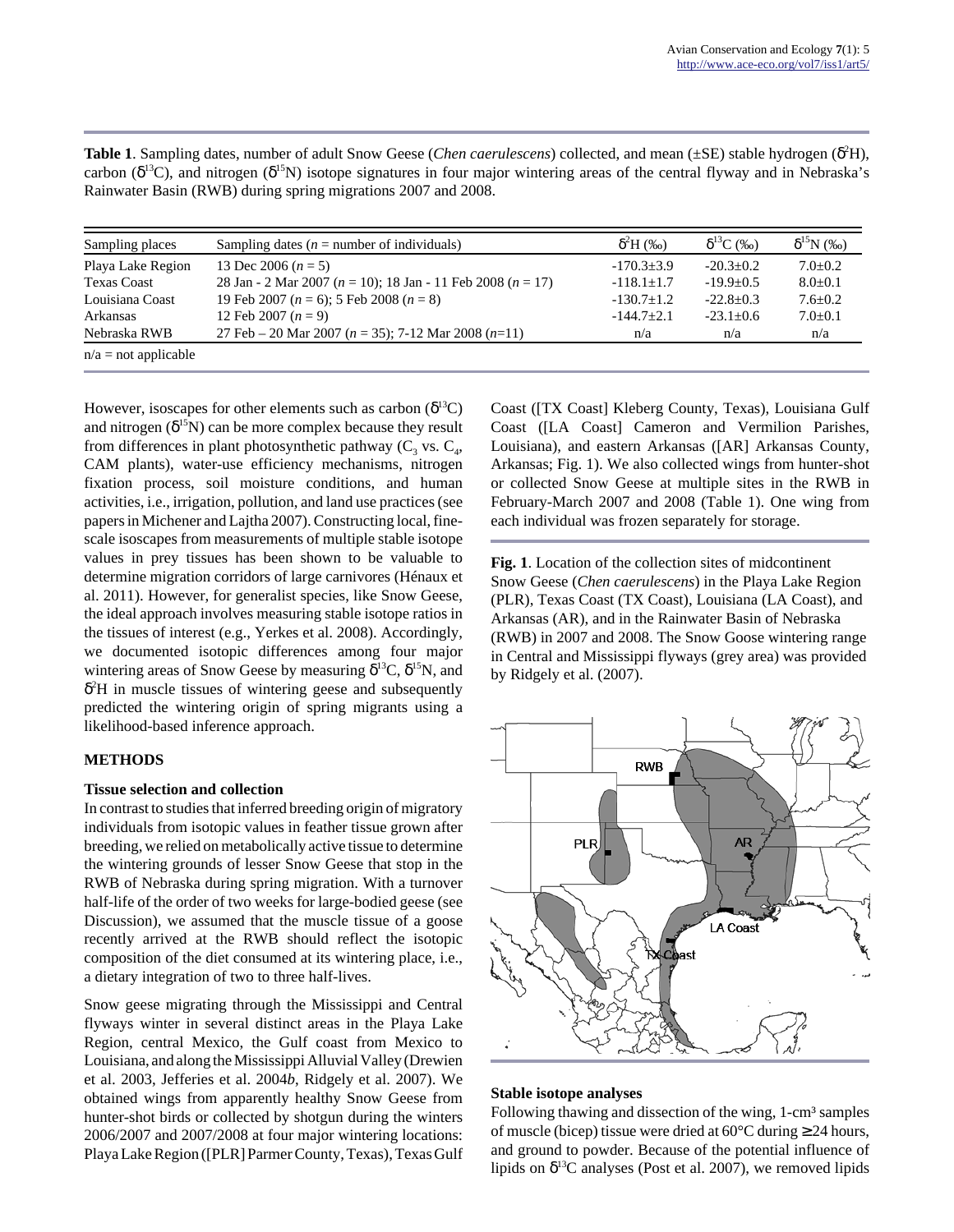from powdered muscle using a 2:1 chloroform:methanol overnight soaking and rinsed. Stable-hydrogen isotope measurements were performed on  $H_2$  derived from hightemperature flash pyrolysis of samples and continuous-flow isotope-ratio mass spectrometry (CF-IRMS). Pure  $H_2$  was used as the sample analysis gas and the isotopic reference gas. A Eurovector 3000TM (Eurovector, Milan, Italy) high temperature elemental analyzer (EA) with autosampler was used to automatically pyrolyse muscle samples to a single pulse of  $\mathrm{H}_{2}$  gas (and  $\mathrm{N}_{2}$  and CO gas). The resolved  $\mathrm{H}_{2}$  sample pulse was then introduced to the isotope ratio mass spectrometer (Micromass IsoprimeTM [Manchester, England] with electrostatic analyzer) via an open split capillary. Repeated analysis of hydrogen isotope intercomparison material IAEA-CH-7, routinely included as a check, yielded an external repeatability of better than  $\pm 1.5$ %. Estimates of the  $\delta^2$ H value of the nonexchangeable H in unknown samples were derived using the comparative equilibration technique of Wassenaar and Hobson (2003, 2006).

For  $\delta^{13}C$  and  $\delta^{15}N$  measurements, approximately 1 mg of each sample was loaded into tin cups. Our mass spectrometer consisted of a Europa Robo Prep combustion system interfaced with a Europa Tracermat continuous-flow isotoperatio mass spectrometer. Samples were analyzed as five unknowns separated by two in-house albumin standards. Based on within-run standard measurements, we estimate our analytical error to be  $\pm 0.1\%$  for  $\delta^{13}$ C measurements and  $\pm 0.3\%$  for  $\delta^{15}N$  measurements. All stable isotope values are expressed in the  $\delta$  notation (in units of per mil, ‰). The standards are Vienna Standard Mean Ocean Water – Standard Light Antarctic Precipitation (VSMOW–SLAP) for hydrogen, Pee Dee Belemnite (PDB) standard for carbon, and AIR standard for nitrogen. Stable hydrogen isotope analyses were conducted at the Environment Canada Stable Isotope facility in Saskatoon, Canada. Stable carbon and nitrogen analyses were conducted at the Department of Soil Science Laboratory, University of Saskatchewan, Saskatoon.

#### **Isotopic segregation of wintering areas**

We included only adult-plumaged geese and did not account for sex because we assumed males and females to have identical diet in the same habitat (e.g., Alisauskas et al. 1988). We used mixed-effect models to evaluate difference in isotopic ratio between years in both LA Coast and TX Coast and also between dates (within year) in TX Coast. These analyses indicated no significant random effects (results not shown), so we combined samples collected in 2007 and 2008 for each wintering area.

We conducted a linear discriminant analysis to determine the proportion of individuals from each wintering area whose isotopic signature correctly represented their wintering habitat. We calculated mean stable isotope values in lipidextracted muscle tissues within each wintering region and ran a multiple analysis of variances (MANOVA) to determine whether these areas were segregated isotopically. We conducted these analyses on ranked data (nonparametric test) because data for  $\delta^2$ H (Shapiro test:  $P = 0.002$ ) and  $\delta^{13}$ C values  $(P = 0.006)$  were not normally distributed. All data were homoscedastic (Levene's test: all *P* > 0.06). Variations of each isotope among areas were further evaluated using ANOVA (on ranks). We used R 2.11.0 (R Development Core Team 2010) for all statistical analyses.

#### **Stable isotope assignment approach**

We used the likelihood-based assignment method developed by Royle and Rubenstein (2004) to evaluate the likely origin, among the four discrete wintering populations, of each Snow Goose collected in the RWB. The basis of this approach was that we considered all significant wintering areas used by our migrant population sampled and that migrating Snow Geese may be associated with the location most likely to produce the observed tissue isotope values. We defined the expected stable isotope value (for any given isotope X) in Snow Goose muscle tissue at each wintering place,  $w = 1, 2,..., W$ , as

$$
y_{w,\delta X} = \mu_{w,\delta X} \pm \sigma_{w,\delta X} \tag{1}
$$

where  $\mu$  and  $\sigma$  represent the mean  $\delta X$  value and standard deviation, respectively. We used

$$
y^*_{\delta X,i} \tag{2}
$$

to denote the isotopic value measured in the muscle tissue of the goose *i* collected at RWB. To determine the most likely wintering origin of this individual, we evaluated the likelihood

$$
f(\mathbf{y}_{\delta X,i}^* | \mu_{\mathbf{w}, \delta X}, \sigma_{\mathbf{w}, \delta X}) \tag{3}
$$

defined as the conditional probability of

$$
y^*_{\delta X,i} \tag{4}
$$

given that the individual came from the wintering area *w*. In our study, we considered three elements (hydrogen, carbon, and nitrogen), therefore, the likelihood,

$$
f(y^*_{\delta^2 H, \delta^{13} C, \delta^{15} N} | \mu_{w, \delta^2 H}, \sigma_{w, \delta^2 H}, \mu_{w, \delta^{13} C},
$$
  
\n
$$
\sigma_{w, \delta^{13} C}, \mu_{w, \delta^{15} N}, \sigma_{w, \delta^{15} N})
$$
\n(5)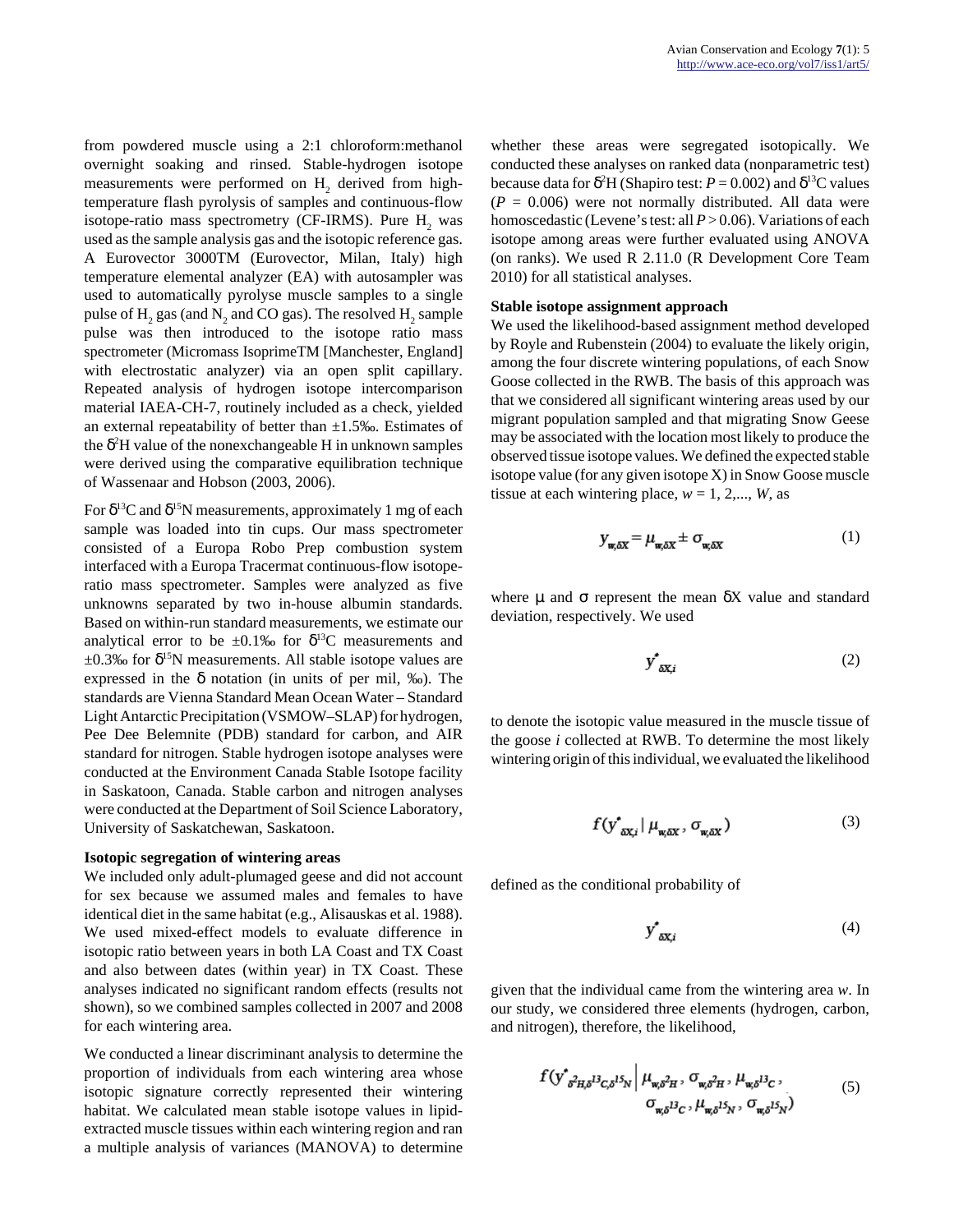evaluated at each wintering place *w*, was a multivariate normal likelihood with location parameter  $\mu$  and variance–covariance matrix  $Σ$  as follows:

$$
\mu = \begin{pmatrix} \mu_{\delta^2 H} \\ \mu_{\delta^{13} C} \\ \mu_{\delta^{15} N} \end{pmatrix}
$$
 (6)

$$
\Sigma = \begin{pmatrix}\n\sigma_{\delta^2 H}^2 & \sigma_{\delta^2 H \delta} B_{C} & \sigma_{\delta^2 H \delta} B_{N} \\
\sigma_{\delta^2 H \delta} B_{C} & \sigma_{\delta^2 B_{C}}^2 & \sigma_{\delta^2 B_{C \delta} B_{N}} \\
\sigma_{\delta^2 H \delta} B_{N} & \sigma_{\delta^2 B_{C \delta} B_{N}} & \sigma_{\delta^2 B_{N}}^2\n\end{pmatrix} \tag{7}
$$

The covariance between two isotopes at each wintering place *w* was calculated, for example between  $\delta^2$ H and  $\delta^{13}$ C, as:

$$
\sigma_{\delta^2 \mathbf{H}, \delta^1} \sigma = \rho_{\delta^2 \mathbf{H}, \delta^1} \sigma_{\delta^2 \mathbf{H}} \sigma_{\delta^1} \sigma_{\delta^1} \sigma_{\delta^2} \tag{8}
$$

where

$$
\rho_{\delta^2 \mathbf{H} \delta^{\mathbf{I} \mathbf{3}} \mathbf{C}} \tag{9}
$$

is the correlation coefficient between  $\delta^2$ H and  $\delta^{13}$ C.

Following Royle and Rubenstein (2004), we determined the probability that Snow Goose *i* originated from *w* as:

$$
\pi_{\mathbf{w},i} = \frac{f(\mathbf{y}_{i}^{*} | \boldsymbol{\mu}_{\mathbf{w}}, \sigma_{\mathbf{w}})}{\sum_{\mathbf{w}=i}^{W} f(\mathbf{y}_{i}^{*} | \boldsymbol{\mu}_{\mathbf{w}}, \sigma_{\mathbf{w}})}
$$
(10)

where

$$
f(\mathbf{y}_{i}^{\star} | \boldsymbol{\mu}_{\mathbf{w}}, \boldsymbol{\sigma}_{\mathbf{w}}) \tag{11}
$$

denotes the three-isotope likelihood. Lastly, we calculated the most likely wintering areas of Snow Geese migrating via the RWB as:

$$
\overline{\pi}_{w} = \frac{\sum_{i} \pi_{w,i}}{n} \tag{12}
$$

where *n* is the number of individual geese collected at the RWB. We used bootstrapping with 1000 resamplings to evaluate the 95% confidence interval. The upper bound for wintering areas that provided any of the geese sampled at the RWB was calculated as:

$$
\overline{\pi}_{w}(\text{upper}) = \frac{-\ln(\alpha)/W}{n} \tag{13}
$$

where  $\alpha = 0.05$  is the level of significance (adapted from Jovanovic and Levy 1997). We also conducted the likelihood assignment analysis using only one or two isotopes to contrast results with the tri-isotope analysis.

#### **RESULTS**

#### **Isotopic segregation of wintering grounds**

The discriminant analysis misclassified one AR (11%) and three TX geese (10%) in LA, and one LA goose (7%) in AR. Isotopic values in Snow Goose muscle tissues showed significant variations among the four wintering areas (MANOVA:  $F_{3,54} = 14.50, P < 0.001$ ). As expected from the continental isoscape and expected deuterium (²H) enrichment at marine-influenced sites, i.e., brackish marshes,  $\delta^2 H$  values followed a decreasing southeast-northwest pattern, ranging from -118.1  $\pm$  1.7 ‰ (SE) and -130.7  $\pm$  1.2‰ in TX and LA coastal areas, respectively, to  $-144.7 \pm 2.1\%$  in AR and  $-170.3$  $\pm$  3.9% the PLR (Fig. 2). All differences in  $\delta^2$ H values between wintering areas ( $F_{3,54} = 46.37$ ,  $P < 0.001$ ) were significant (Tukey:  $P < 0.006$ ), except between the PLR and AR ( $P =$ 0.43).

There was a latitudinal gradient in stable carbon isotope distribution with more <sup>13</sup>C-depleted diet in AR (-23.1  $\pm$  0.6‰) and LA Coast (-22.8  $\pm$  0.3‰) than in TX Coast (-19.9  $\pm$  0.5‰) and PLR ( $-20.3 \pm 0.2\%$ ; Fig. 2). Our analysis showed divergent  $δ<sup>13</sup>C$  values among all sites (F<sub>3,54</sub> = 10.86, *P* < 0.001), except between LA Coast and AR (*P* = 1.00) and TX Coast and PLR  $(P = 0.92$ ; other combinations:  $P < 0.012$ ).

We found more <sup>15</sup>N-enriched muscle tissues on the TX Coast  $(8.0 \pm 0.1 \text{ %})$  and LA Coast  $(7.6 \pm 0.2\text{ %})$  than in AR  $(7.0 \pm 0.1\text{ %})$  $\pm$  0.1‰) and PLR (7.0  $\pm$  0.2‰; Fig. 2). Variations in  $\delta^{15}N$ values among sites were significant  $(F_{3,54} = 9.01, P < 0.001)$ between AR and both LA ( $P = 0.008$ ) and TX Coast ( $P <$ 0.001) as well as between the PLR and both TX Coast ( $P =$ 0.008) and LA Coast  $(P = 0.057)$ ; isotopic signatures were similar in AR and PLR  $(P = 1.00)$  and TX Coast and LA Coast  $(P = 0.85)$ . This pattern reflected more <sup>15</sup>N-enriched muscle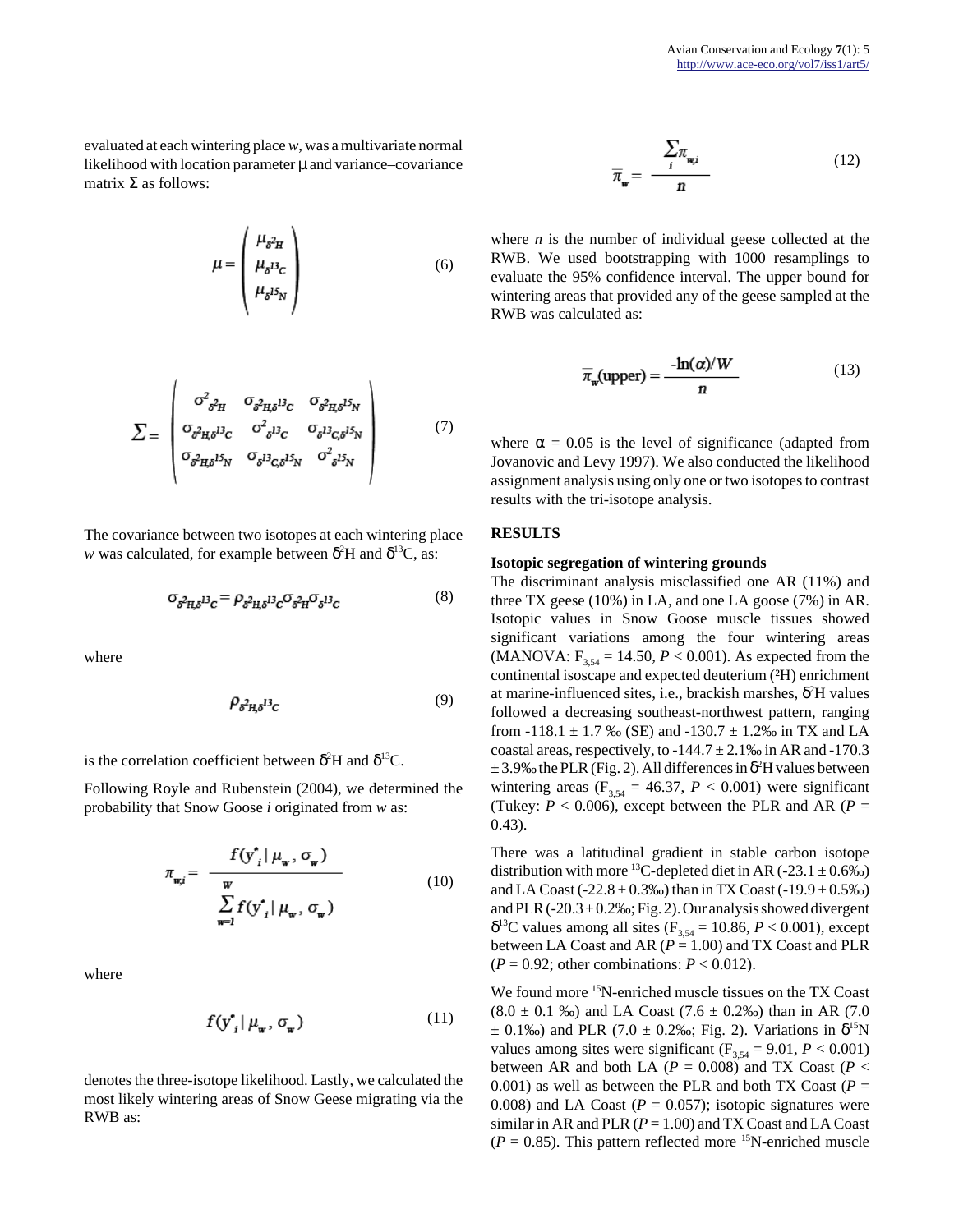tissues on the TX Coast  $(8.0 \pm 0.1\%)$  and LA Coast  $(7.6$  $\pm$  0.2‰) than in AR (7.0  $\pm$  0.1‰) and PLR (7.0  $\pm$  0.2‰; Fig. 2).

**Fig. 2**. Stable isotopic signatures in muscle tissues of spring migrating Snow Geese (*Chen caerulescens*) collected in the Rainwater Basin (RWB) of Nebraska and at four potential wintering areas: Playa Lake Region (PLR), Texas Gulf Coast (TX Coast), Louisiana Coast (LA Coast), and Arkansas (AR). Ellipsoids centered on small black dots indicate the mean (and 95% confidence interval) muscle isotopic pattern in the four wintering areas. Grey dots and black triangles represent the isotopic signatures of RWB Snow Geese collected in 2007 and 2008, respectively.





The maximum likelihood assignment approach from our triisotope assessment predicted that among the wintering regions considered in our study the LA Coast was the most likely origin for 53% [95% CI: 37-69] of the geese collected in the RWB during the 2007 spring migration; the TX Coast was predicted as the origin for 38% [23-54] and AR was the most likely origin for 9% [0-20] of the geese in our sample (Fig. 2). The predicted winter distribution of birds differed in 2008 (TX Coast: 89% [73-100], LA Coast: 9% [0-27], and AR: 2% [0-9]). Our tri-isotope assessment predicted that none of the geese collected in 2007 (0% [0-13]) and 2008 (0% [0-40]) came from the PLR (Fig. 2). Snow Geese shot in the same Nebraska county came from two or three wintering places.

The assignment analyses based on  $\delta^2$ H and  $\delta^{13}$ C or  $\delta^2$ H and  $\delta^{15}$ N provided similar results to the tri-isotope predictions (Fig. 3). The two-isotope analysis with  $\delta^{13}C$  and  $\delta^{15}N$  predicted

increased probabilities of origin from AR and PLR, and reduced probabilities from LA and TX Coast, but the most likely origin remained the same compared to the tri-isotope approach. The single-isotope analyses provided more contrasting inferences.

**Fig. 3**. Predicted winter origin of spring migrating Snow Geese (*Chen caerulescens*) collected in Nebraska's Rainwater Basin in springs of 2007 and 2008. Predictions (%) derived from tri-, dual-, or single-isotope analyses with stable isotopes of hydrogen (H), carbon (C), and nitrogen (N).

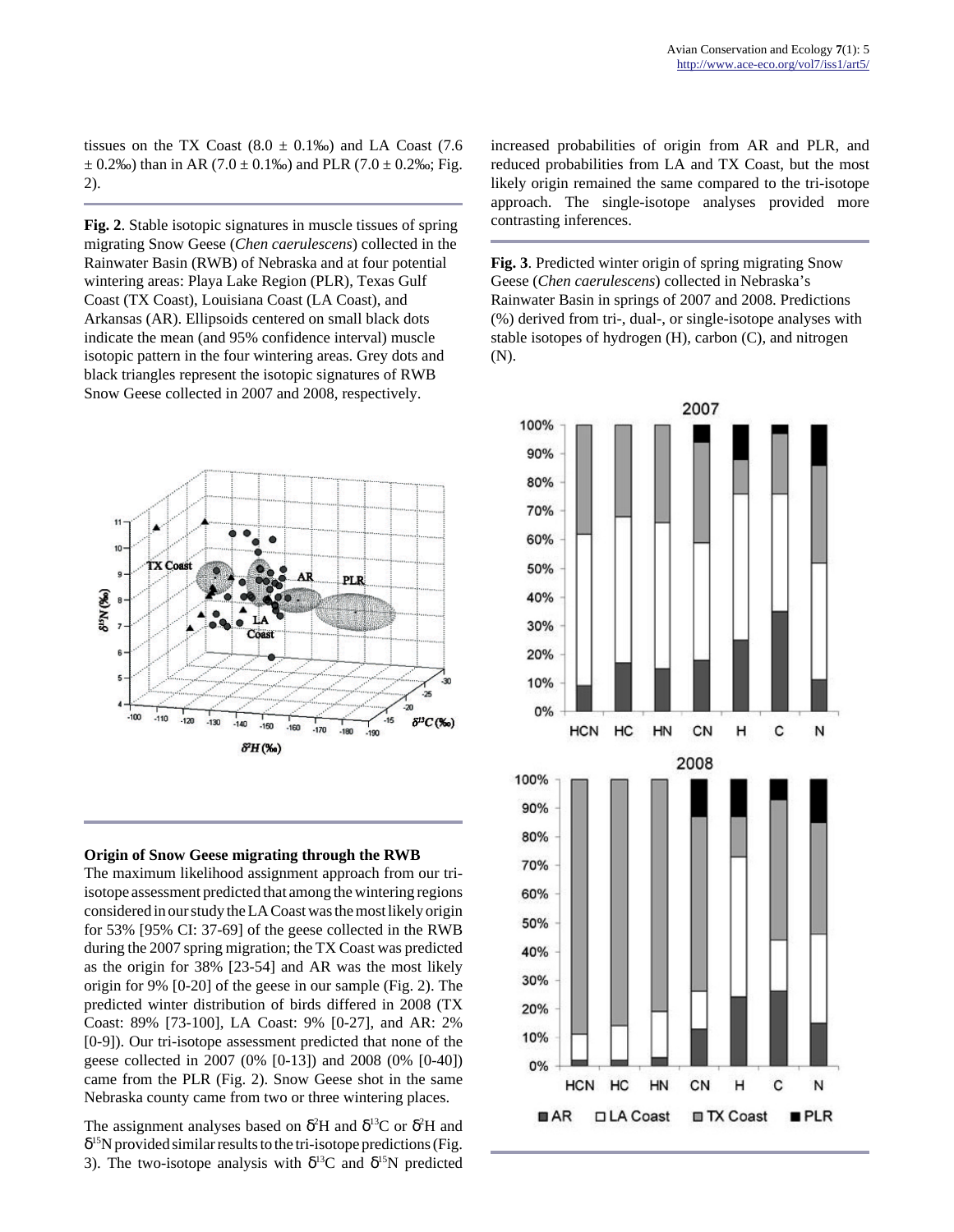#### **DISCUSSION**

Our study emphasizes the potential of using stable isotope measurements of multiple elements in Snow Geese muscle tissues to establish migratory connectivity between wintering and spring stopover sites. The combination of stable hydrogen, carbon, and nitrogen isotopic ratios from ground-truthed samples provided a marked segregation of four major wintering areas within the Central and Mississippi flyways. Our likelihood-based inference approach predicted that most migrating Snow Geese that we sampled in the RWB wintered along both the LA and TX Coasts in 2007, but primarily on the TX Coast in 2008. We also found that few Snow Geese came from eastern AR or the Mississippi Alluvial Valley (located between LA and AR; Fig. 2) but none from the PLR.

Although no direct experimental information on elemental turnover rates in Snow Goose muscle is available, turnover rate or mean isotopic residence time scales allometrically with body mass (Carleton and Martínez del Rio 2005). Based on body mass and the assumption that muscle turnover rate will be similar to whole blood turnover (see also Haramis et al. 2001), we predicted that isotopic measurements in muscle tissue of Snow Geese easily represented a dietary integration over the previous month. Given that a large number of Snow Geese is present in November in southern Texas (Hobaugh 1984), late October/early November in Arkansas (James and Neal 1986), and early November for the Playa Lake Region (Baar et al. 2008) and southwest Louisiana (Jónsson and Afton 2006), we expect all our wintering birds were in equilibrium with the local diets. After a few-day spring migratory flight, average residency time for waterfowl species in the RWB was estimated, from observation and modeling, to be less than 10 days (Frederikson and Reid 1988, Pearse et al. 2011). Consequently, we are confident that the muscle tissue of the RWB Snow Geese represented their winter habitat and was not affected by the changes in diet and habitat during the early phase of spring migration.

Alisauskas and Hobson (1993) indicated the potential of  $\delta^{13}C$ and  $\delta^{15}N$  analyses of muscle tissues to characterize winter diets and habitats used by spring staging Snow Geese. In our study, muscle isotopic signatures from ≥89% of the winter-shot geese represented their wintering habitat. Depending on abundance and distribution of crops, Snow Geese in the midcontinent population may consume a large variety of food. The observed spatial variation in Snow Goose  $\delta^{13}$ C values is related to the proportion of  $C_3$ , e.g., rice, wheat, and  $C_4$  plants, e.g., corn, sorghum, in diet (Tieszen et al. 1983), whereas higher δ<sup>15</sup>N values in muscle tissues of Snow Geese collected in TX coast and LA generally characterized the estuarine/marsh habitat vs. upland environment in AR and TX Playa (Alisauskas and Hobson 1993). We found that  $\delta^2$ H values provided an additional discrimination of wintering location, with a typical decreasing southeast-northwest pattern expected from the precipitation isoscape for North America (Hobson 1999,

Bowen et al. 2005). The large variation in muscle  $\delta^2$ H values (min: -183; max: -160‰) and the low number of individuals collected in the PLR may explain that the  $\delta^2$ H signature at this site was not significantly different from that in AR. Our triisotope analysis enhanced the characterization and segregation of wintering habitats over the use of only one or two isotopes (Fig. 2), and has been shown to improve the assignment of migrating individuals to a geographic wintering region (Royle and Rubenstein 2004). We note that the higher  $\delta^2 H$  (> -115‰) and  $\delta^{15}N$  ( $\geq$ 10‰) values in two RWB Snow Geese suggest that these individuals may have wintered in marine-influenced marsh areas located south of the TX coast sampling site, i.e., Mexican Gulf coast. We recommend wildlife managers to collect samples from additional areas, including northern and coastal Mexico, Kansas, and Missouri to get a full coverage of the wintering grounds in the Central and Mississippi flyways (Fig. 1). Snow geese may change diet over winter and also rely on several foraging habitats during short periods depending on resource availability, hunting pressure, and climate conditions (Hobaugh 1984, 1985, Hill and Frederick 1997). Thus, sampling should cover both the natural wetlands and agricultural environments within a specific region, e.g., coastal marshes and rice fields in coastal LA and TX (Bellrose 1980). In addition, given the predicted preferential use of the coastal area by migrating Snow Geese, the use of stable sulfur isotopes  $(\delta^{34}S)$  may be valuable in further discriminating estuarine and marsh habitats from less <sup>34</sup>S enriched terrestrial habitats (Hobson 1999). Monitoring the presence of adventitious color on the head plumage of the geese, which results from feeding in wetlands with deposits of iron oxides, may also provide a good tool to identify Snow Geese that recently used coastal marshes (Alisauskas et al. 1998).

The breeding and wintering range of Snow Geese in North America and links between summer and winter locations had been well established from resighting and recoveries of marked Snow Geese (Cooke et al. 1995, Johnson 1996, Williams et al. 2008). On the other hand, recoveries of spring migrants were too limited to document northward migration with precision, reporting only few recoveries in the RWB (Cooke et al. 1995, Johnson 1996). Ours is the first study to demonstrate the spring migratory connectivity between both LA and TX Coast and the RWB. Although sampling dates and locations in the RWB were similar in both years, our results showed large variations in the potential origins of migrating Snow Geese between springs (Fig. 2). The reasons for this pattern are unclear. We believe our small sample sizes in the RWB may influence overall assignment. Following Thompson (1987), we calculated that a sample size of 510 Snow Geese at the RWB is needed to get predicted assignment probabilities that lie within  $\pm 5\%$  of the true probabilities, and 127 individuals with an error margin of  $\pm 10$ % (at a significance level  $\alpha$  = 0.05). Although snow geese usually exhibit high wintering fidelity (Johnson 1996, Williams et al. 2008), it has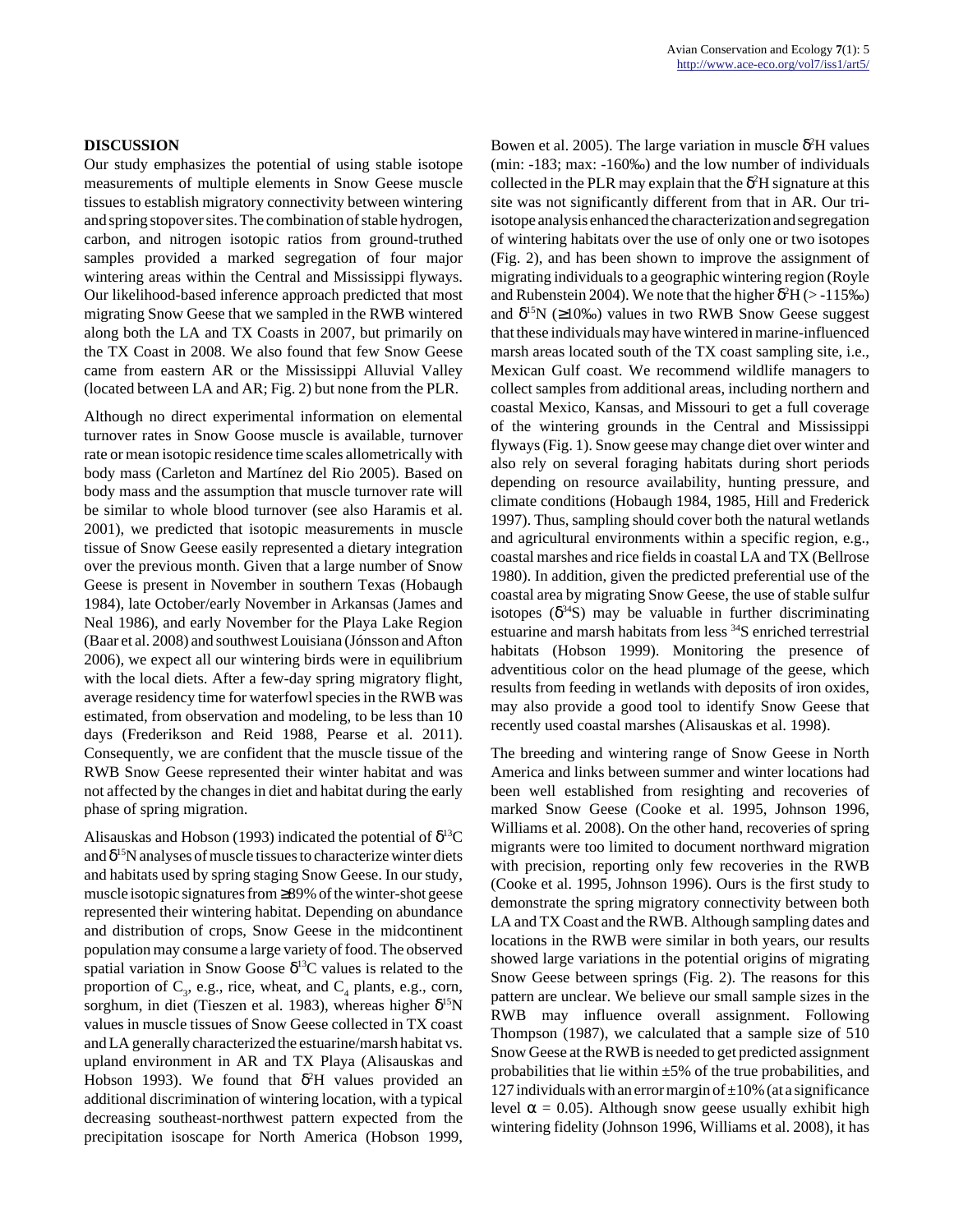been suggested that rigorous winter conditions in the Mississippi flyway may alter this pattern. In addition, high spring hunting pressure (e.g., Light Goose Conservation Order) may also influence regional movements (Béchet et al. 2003). Besides, interannual deviations in precipitation  $\delta^2$ H patterns (Brewster 2009) can alter  $\delta^2H$  isotopic spatial patterns in vegetation and may thus limit the precision of the assignment approach (Wunder and Norris 2008, but see Hobson 2011); the spatial distributions of  $\delta^{13}C$  and  $\delta^{15}N$  values in food webs are likely less prone to unpredictable betweenyear variations (Bukata and Kyser 2007). We did not detect marked variations in  $\delta^2 H$ ,  $\delta^{13}C$ , and  $\delta^{15}N$  patterns in LA and TX Coast samples between years; yet, interannual deviance can vary spatially and may require year-specific correction algorithms for assignment (Van Wilgenburg et al. 2012). Thus, we also recommend calibration of the isoscapes of wintering areas using known-origin tissues that were the same tissue type and from the same year as the samples from the RWB geese (Hobson et al. 1999, Wunder and Norris 2008). However, if only spring migrating Snow Geese are collected, our findings indicate that applying the dual  $\delta^{13}C$  and  $\delta^{15}N$ approach with the current isotopic segregation of wintering grounds would not affect overall assignment predictions.

The distribution and abundance of Snow Geese in the RWB is influenced by natural and anthropogenically caused variations in water conditions, hunting pressure (Vrtiska and Sullivan 2009, Webb et al. 2010), and migration chronology, which in many species is related to spring environmental variables, e.g., climatic conditions, food availability (Jonzén et al. 2006, Bridge et al. 2010, Studds and Marra 2011). Additional sampling of birds in the western RWB wetlands is needed to assess spatial distribution of geese in the RWB according to their wintering areas; heterogeneous spatial distribution in the RWB of waterfowl from diverse wintering areas was previously reported (Pearse et al. 2011). Snow Geese populations in the western RWB may be comprised of more birds from the PLR and we fully expect this technique to be able to detect such differences. Expanding our study to additional wintering areas would allow RWB managers to obtain better information of the origin of migrating Snow Geese and adjust the timing of spring harvests to target subpopulations from different wintering areas. Combining origin information with winter census would also provide information on the number of Snow Geese that are expected to use the RWB wetlands each spring, so that adequate food resources and space may be provided. Snow Geese pose a significant threat of an avian cholera outbreak because of its potential role as carrier of the disease bacteria *Pasteurella multocida* (Samuel et al. 2005). This infectious disease is one of the most important affecting North American waterfowl and has caused tens of thousands of bird deaths in some years in wintering places in the Mississippi and Central flyways (Samuel et al. 2007) and in the RWB (Blanchong et al. 2006). Therefore, a better understanding of patterns of migratory connectivity may inform decisions made in future years to predict the most likely route of disease spread and prevent disease occurrence and transmission; for example, with preventive habitat management in the RWB or winter culls if infectious pathogens circulate in wintering Snow Goose populations predicted to migrate through the RWB.

Our isotopic approach to delineating population origins of spring migrant Snow Geese at RWB can be easily applied to management and conservation programs in other flyways if unique regional isotopic signatures corresponding to wintering locations can be established. The study of movements between wintering grounds and other spring locations could outline the overall connectivity network of the Snow Goose population. Isotopic analyses of both muscle and feather tissues could delineate spatial connectivity at large scales, with the ability to infer both wintering and breeding origins (e.g., Yerkes et al. 2008). For studies establishing migratory connectivity of endangered species, the use of cellular blood, which exhibits a temporal integration of elements similar to muscle (Hobson and Clark 1993), would be a nondestructive approach to identify previous origins of migratory individuals. Combining isotopic analyses with body condition or diet studies facilitates the detection of key habitats, as in the American Redstart *Setophaga ruticilla* (Marra et al. 1998), improve our knowledge of waterfowl population requirements, and favor the restoration of critical environments.

Better understanding of the connectivity between breeding, wintering, and migration areas is critical to inform the management strategies of the continental Snow Goose population in North America. Our findings suggest it is possible to discriminate wintering locations of migratory birds at a useful spatial scale within a species' winter range. Our study highlighted the connectivity between LA and TX Gulf Coasts and the eastern part of the RWB. Such assessments show the potential of our methods to inform habitat, harvest, and disease management of Snow Geese and other migratory birds.

*Responses to this article can be read online at: <http://www.ace-eco.org/vol7/iss1/art5/responses/>*

#### **Acknowledgments:**

*We thank B. Ballard, B. Davis, B. Johnson, L. Naylor, and L. Reynolds for the collection of Snow Geese. B. Mora Alvarez and M. Reineke assisted with preparation of samples for isotope analyses. L. Wassenaar performed Hydrogen-2 measurements at the National Water Research Institute in Saskatoon, Canada. Carbon-13 and Nitrogen-15 measurements were performed by M. Stocki at the Department of Soil Science*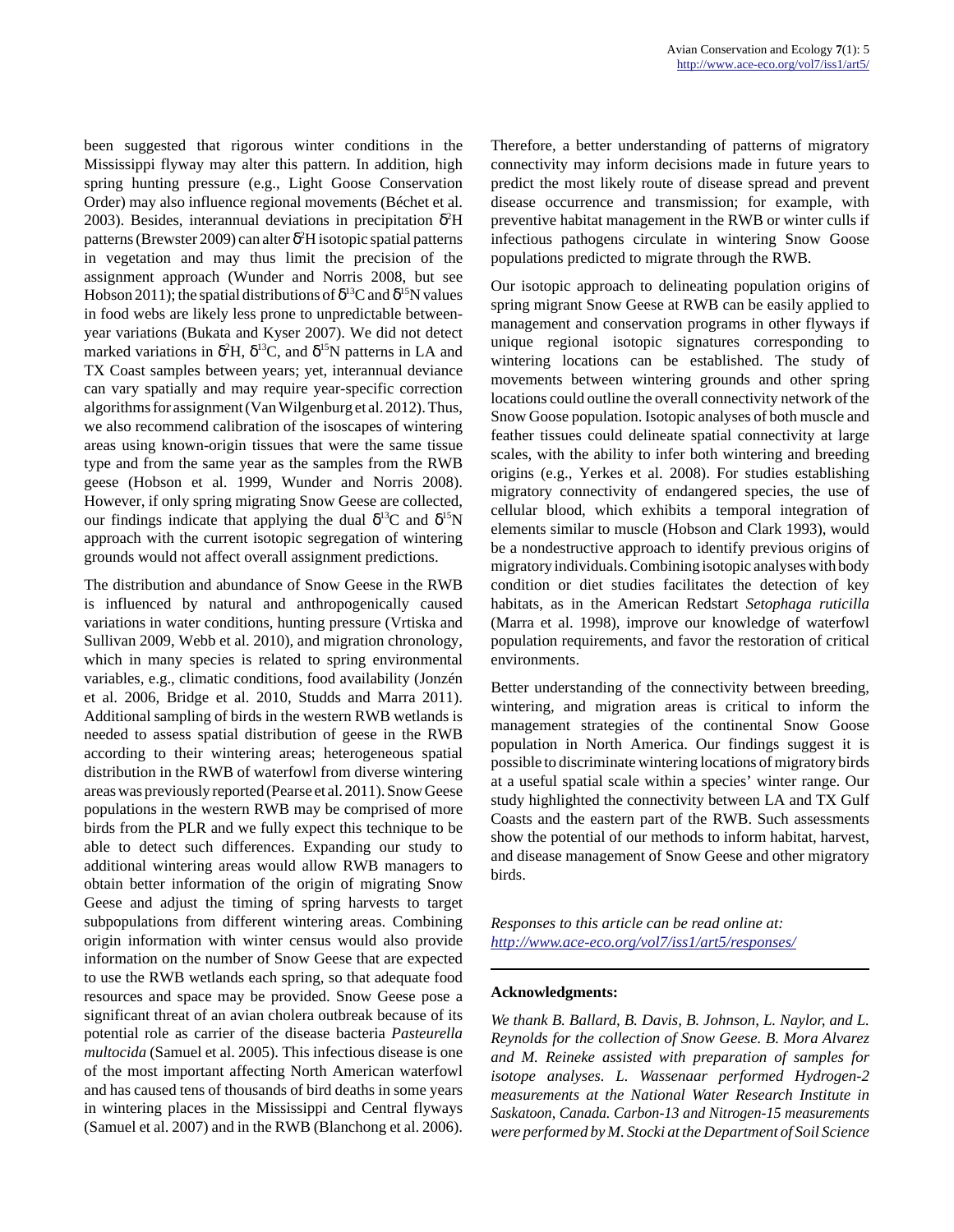*Laboratory, University of Saskatchewan, Canada. Data of Snow Goose winter distribution were provided by NatureServe in collaboration with Robert Ridgely, James Zook, The Nature Conservancy - Migratory Bird Program, Conservation International - CABS, World Wildlife Fund - US, and Environment Canada - WILDSPACE. This research was supported by Hatch Act funds through the University of Nebraska Agricultural Research Division, Lincoln, Nebraska to VH and LAP and through an Environment Canada operating grant to KAH. We thank Ryan Norris and two anonymous reviewers for constructive comments and suggestions on an earlier version of this draft*

# **LITERATURE CITED**

Abraham, K. F., R. L. Jefferies, and R. T. Alisauskas. 2005. The dynamics of landscape change and Snow Geese in midcontinent North America. *Global Change Biology* 11:841-855.

Alisauskas, R. T, C. D. Ankney, and E. E. Klaas. 1988. Winter diets and nutrition of midcontinental Lesser Snow Geese. *Journal of Wildlife Management* 52:403-414. [http://dx.doi.or](http://dx.doi.org/10.2307/3801581) [g/10.2307/3801581](http://dx.doi.org/10.2307/3801581)

Alisauskas, R. T., and K. A. Hobson. 1993. Determination of Lesser Snow Goose diets and winter distribution using stable isotope analysis. *Journal of Wildlife Management* 57:49-54. <http://dx.doi.org/10.2307/3808999>

Alisauskas, R. T., E. E. Klaas, K. A. Hobson, and C. D. Ankney. 1998. Stable-carbon isotopes support use of adventitious color to discern winter origins of Lesser Snow Geese. *Journal of Field Ornithology* 69:262-268.

Ankney, C. D. 1996. An embarrassment of riches: too many geese. *Journal of Wildlife Management* 60:217-223. [http://dx.](http://dx.doi.org/10.2307/3802219) [doi.org/10.2307/3802219](http://dx.doi.org/10.2307/3802219)

Béchet, A., J. F. Giroux, G. Gauthier, J. D. Nichols, and J. E. Hines. 2003. Spring hunting changes the regional movements of migrating Greater Snow Geese. *Journal of Applied Ecology* 40:553-564. [http://dx.doi.org/10.1046/j.1365-2664.2003.00812.](http://dx.doi.org/10.1046/j.1365-2664.2003.00812.x) [x](http://dx.doi.org/10.1046/j.1365-2664.2003.00812.x)

Bellrose, F. C. 1980. *Ducks, geese and swans of North America.* Stackpole Books, Harrisburg, Pennsylvania, USA.

Bishop, A. A., and M. Vrtiska. 2008. *Effects of the wetlands reserve program on waterfowl carrying capacity in the Rainwater Basin Region of south-central Nebraska.* U.S. Department of Agriculture Natural Resource Conservation Service, Washington, D.C., USA.

Blanchong, J. A., M. D. Samuel, and G. Mack. 2006. Multispecies patterns of avian cholera mortality in Nebraska's rainwater basin. *Journal of Wildlife Diseases* 42:81-91.

Bowen, G. J., L. I. Wassenaar, and K. A. Hobson. 2005. Application of stable hydrogen and oxygen isotopes to wildlife forensics. *Oecologia* 143:337-348. [http://dx.doi.org/10.1007/](http://dx.doi.org/10.1007/s00442-004-1813-y) [s00442-004-1813-y](http://dx.doi.org/10.1007/s00442-004-1813-y)

Brewster, K. R. 2009. *Role of landscape composition and geographical location on breeding philopatry in grassland passerines: a stable isotope approach.* Thesis. University of Saskatchewan, Saskatoon, Saskatchewan, Canada.

Bridge, E. S., J. F. Kelly, P. E. Bjornen, C. M. Curry, P. H. C. Crawford, and J. M. Paritte. 2010. Effects of nutritional condition on spring migration: do migrants use resource availability to keep pace with a changing world? *Journal of Experimental Biology* 213:2424-2429. [http://dx.doi.org/10.12](http://dx.doi.org/10.1242/jeb.041277) [42/jeb.041277](http://dx.doi.org/10.1242/jeb.041277)

Bukata, A. R., and T. K. Kyser. 2007. Carbon and nitrogen isotope variations in tree-rings as records of perturbations in regional carbon and nitrogen cycles. *Environmental Science & Technology* 41:1331-1338. [http://dx.doi.org/10.1021/es061](http://dx.doi.org/10.1021/es061414g) [414g](http://dx.doi.org/10.1021/es061414g)

Baar, L., R. S. Matlack, W. P. Johnson, and R. B. Barron. 2008. Migration chronology of waterfowl in the southern high plains of Texas. *Waterbirds* 31:394-401. [http://dx.doi.org/10.](http://dx.doi.org/10.1675/1524-4695-31.3.394) [1675/1524-4695-31.3.394](http://dx.doi.org/10.1675/1524-4695-31.3.394)

Carleton, S. A., and C. Martínez del Rio. 2005. The effect of cold-induced increased metabolic rate on the rate of  $^{13}$ C and <sup>15</sup>N incorporation in House Sparrows (*Passer domesticus*). *Oecologia* 144:226-232. [http://dx.doi.org/10.1007/s00442-00](http://dx.doi.org/10.1007/s00442-005-0066-8) [5-0066-8](http://dx.doi.org/10.1007/s00442-005-0066-8)

Cooke, F., R. F. Rockwell, and D. B. Lank. 1995. *The Snow Geese of La Pérouse Bay*. Oxford University Press, New York, New York, USA.

Dahl, T. E. 1990. *Wetlands losses in the United States 1780's to 1980's.* U.S. Fish and Wildlife Service, Washington, D.C., USA.

Drewien, R. C., A. L. Terrazas, J. P. Taylor, J. M. O. Barraza, and R. E. Shea. 2003. Status of Lesser Snow Geese and Ross's Geese wintering in the interior highlands of Mexico. *Wildlife Society Bulletin* 31:417-432.

Fredrickson, L. H., and F. A. Reid. 1988. *Waterfowl use of wetland complexes.* U.S. Department of the Interior, *Fish and Wildlife Leaflet* 13.2.1.

Friend, M. 1992. Environmental influences on major waterfowl diseases. *Transactions of the North American Wildlife and Natural Resources Conference* 57:517-525.

Gunnarsson, G., N. Latorre-Margalef, K. A. Hobson, S. L. Van Wilgenburg, J. Elmberg, B. Olsen, and J. Waldenström. 2012. Disease dynamics and bird migration – linking Mallards *Anas platyrhynchos* and influenza A virus in time and space.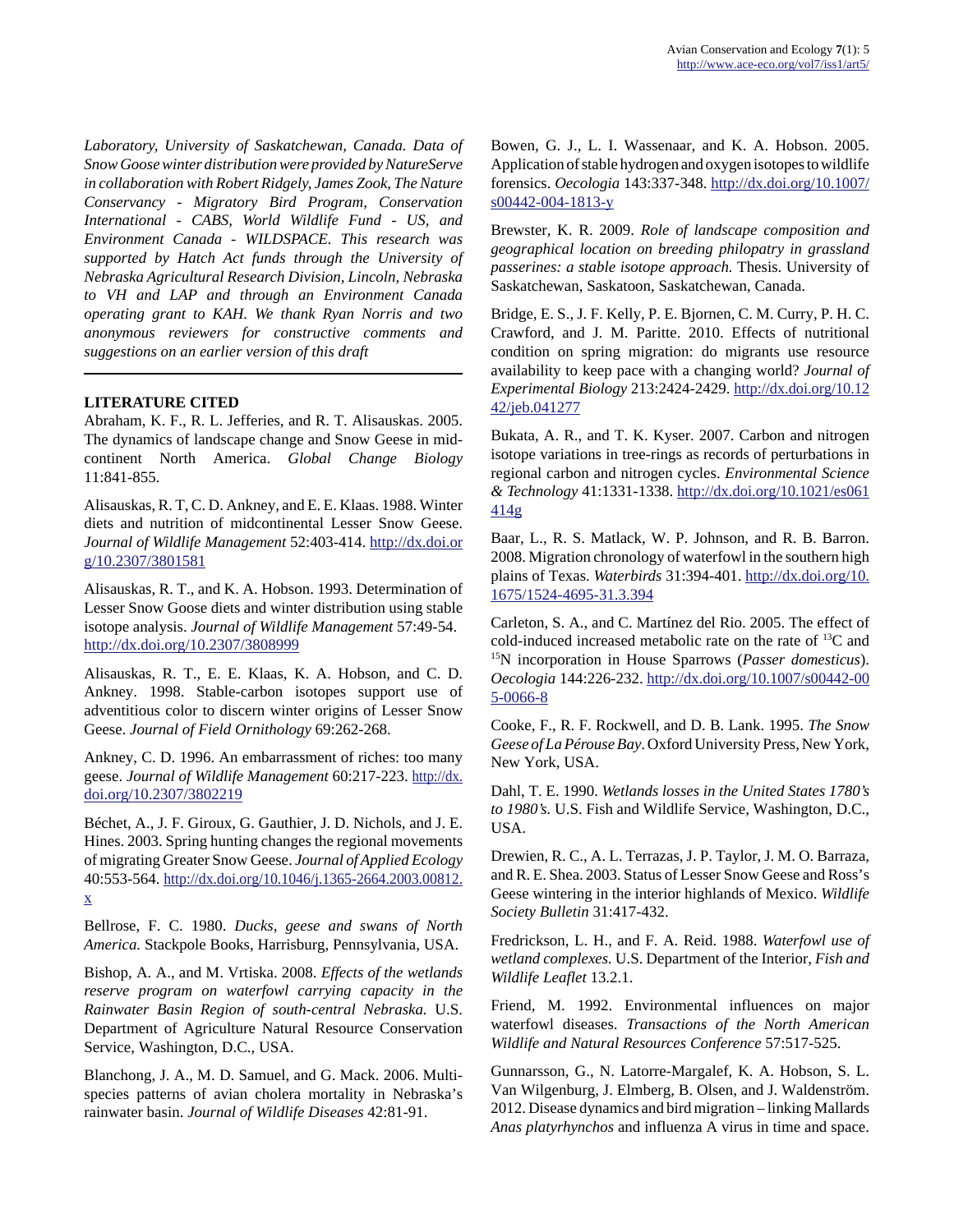*PLoS ONE* 7(4):e35679. [http://dx.doi.org/10.1371/journal.po](http://dx.doi.org/10.1371/journal.pone.0035679) [ne.0035679](http://dx.doi.org/10.1371/journal.pone.0035679)

Haramis, G. M., D. G. Jorde, S. A. Macko., and J. L. Walker. 2001. Stable-isotope analysis of Canvasback winter diet in upper Chesapeake Bay. *Auk* 118:1008-1017. [http://dx.doi.org](http://dx.doi.org/10.1642/0004-8038(2001)118[1008:SIAOCW]2.0.CO;2) [/10.1642/0004-8038\(2001\)118\[1008:SIAOCW\]2.0.CO;2](http://dx.doi.org/10.1642/0004-8038(2001)118[1008:SIAOCW]2.0.CO;2)

Hebert, C. E., and L. I. Wassenaar. 2005. Feather stable isotopes in western North American waterfowl: spatial patterns, underlying factors, and management applications. *Wildlife Society Bulletin* 33:92-102. [http://dx.doi.org/10.2193](http://dx.doi.org/10.2193/0091-7648(2005)33[92:FSIIWN]2.0.CO;2) [/0091-7648\(2005\)33\[92:FSIIWN\]2.0.CO;2](http://dx.doi.org/10.2193/0091-7648(2005)33[92:FSIIWN]2.0.CO;2)

Hénaux, V., L. A. Powell, K. A. Hobson, C. K. Nielsen, and M. LaRue. 2011. Tracking large carnivore dispersal using isotopic clues in claws: an application to cougars across the Great Plains. *Methods in Ecology and Evolution* 2:489-499. <http://dx.doi.org/10.1111/j.2041-210X.2011.00107.x>

Hill, M. R. J., and R. B. Frederick. 1997. Winter movements and habitat use by Greater Snow Geese. *Journal of Wildlife Management* 61:1213-1221. <http://dx.doi.org/10.2307/3802119>

Hobaugh, W. C. 1984. Habitat use by Snow Geese wintering in southeast Texas. *Journal of Wildlife Management* 48:1085-1096.<http://dx.doi.org/10.2307/3801770>

Hobaugh, W. C. 1985. Body condition and nutrition of Snow Geese wintering in southeastern Texas. *Journal of Wildlife Management* 49:1028-1037. <http://dx.doi.org/10.2307/3801390>

Hobson, K. A. 1999. Tracing origins and migration of wildlife using stable isotopes: a review. *Oecologia* 120:314-326. [http](http://dx.doi.org/10.1007/s004420050865) [://dx.doi.org/10.1007/s004420050865](http://dx.doi.org/10.1007/s004420050865)

Hobson, K. A. 2008. Applying isotopic methods to tracking animal movements. Pages 45-78 *in* K. A. Hobson and L. I. Wassenaar, editors. *Tracking animal migration using stable isotopes.* Elsevier, New York, New York, USA. [http://dx.doi.](http://dx.doi.org/10.1016/S1936-7961(07)00003-6) [org/10.1016/S1936-7961\(07\)00003-6](http://dx.doi.org/10.1016/S1936-7961(07)00003-6)

Hobson, K. A. 2011. Isotopic ornithology: a perspective. *Journal of Ornithology* 152:49-66. [http://dx.doi.org/10.1007/](http://dx.doi.org/10.1007/s10336-011-0653-x) [s10336-011-0653-x](http://dx.doi.org/10.1007/s10336-011-0653-x)

Hobson, K. A., and R. W. Clark. 1993. Turnover of  $\delta^{13}C$  in cellular and plasma fractions of blood: implications for nondestructive sampling in avian dietary studies. *Auk* 110:638-641.

Hobson, K. A., H. Lormée, S. L. Van Wilgenburg, L. I. Wassenaar, and J. M. Boutin. 2009. Stable isotopes (δD) delineate the origins and migratory connectivity of harvested animals: the case of European Woodpigeons. *Journal of Applied Ecology* 46:572-581. [http://dx.doi.org/10.1111/j.136](http://dx.doi.org/10.1111/j.1365-2664.2009.01651.x) [5-2664.2009.01651.x](http://dx.doi.org/10.1111/j.1365-2664.2009.01651.x)

Hobson, K. A., and D. R. Norris. 2008. Animal migration: a context for using new techniques and approaches. Pages 1-20 *in* K. A. Hobson and L. I. Wassenaar, editors. *Tracking animal migration using stable isotopes.* Elsevier, New York, New York, USA. [http://dx.doi.org/10.1016/S1936-7961\(07\)00001-2](http://dx.doi.org/10.1016/S1936-7961(07)00001-2)

Hobson, K. A., and L. I. Wassenaar. 1997. Linking breeding and wintering grounds of neotropical migrant songbirds using stable hydrogen isotopic analysis of feathers. *Oecologia* 109:142-148.<http://dx.doi.org/10.1007/s004420050068>

Hobson, K. A., and L. I. Wassenaar. 2008. *Tracking animal migration using stable isotopes.* Terrestrial Ecology Series, Vol. 2. Elsevier, New York, New York, USA.

Hobson, K. A., L. I. Wassenaar, and O. R. Taylor. 1999. Stable isotopes ( $\delta$ D and  $\delta$ <sup>13</sup>C) are geographic indicators of natal origins of monarch butterflies in eastern North America. *Oecologia* 120:397-404.<http://dx.doi.org/10.1007/s004420050872>

Hobson, K. A., S. L. Van Wilgenburg, L. I. Wassenaar, and K. Larson. 2012. Linking hydrogen ( $\delta^2$ H) isotopes in feathers and precipitation: sources of variance and consequences for assignment to global isoscapes. *PLoS ONE* 7(4):e35137. [http](http://dx.doi.org/10.1371/journal.pone.0035137) [://dx.doi.org/10.1371/journal.pone.0035137](http://dx.doi.org/10.1371/journal.pone.0035137)

Inger, R., and S. Bearhop. 2008. Application of stable isotope analyses to avian ecology. *Ibis* 150:447-461. [http://dx.doi.org](http://dx.doi.org/10.1111/j.1474-919X.2008.00839.x) [/10.1111/j.1474-919X.2008.00839.x](http://dx.doi.org/10.1111/j.1474-919X.2008.00839.x)

James, D. A., and J. C. Neal 1986. *Arkansas birds – their distribution and abundance*. The University of Arkansas Press, Fayetteville, Arkansas, USA.

Jefferies, R. L., R. F. Rockwell, and K. F. Abraham. 2004*a*. Agricultural food subsidies, migratory connectivity and largescale disturbance in arctic coastal systems: a case study. *Integrative and Comparative Biology* 44:130-139. [http://dx.d](http://dx.doi.org/10.1093/icb/44.2.130) [oi.org/10.1093/icb/44.2.130](http://dx.doi.org/10.1093/icb/44.2.130)

Jefferies, R. L., R. F. Rockwell, and K. F. Abraham. 2004*b*. The embarrassment of riches: agricultural food subsidies, high goose numbers, and loss of Arctic wetlands — a continuing saga. *Environmental Reviews* 11:193-232. [http://dx.doi.org/1](http://dx.doi.org/10.1139/a04-002) [0.1139/a04-002](http://dx.doi.org/10.1139/a04-002)

Johnson, S. R. 1996. Staging and wintering areas of Snow Geese nesting on Howe Island, Alaska. *Arctic* 49:86-93.

Jónsson, J. E., and A. D. Afton. 2006. Different time and energy budgets of Lesser Snow Geese in rice-prairies and coastal marshes in southwest Louisiana. *Waterbirds* 29:451-458. [http://dx.doi.org/10.1675/1524-4695\(2006\)29\[451:](http://dx.doi.org/10.1675/1524-4695(2006)29[451:DTAEBO]2.0.CO;2) [DTAEBO\]2.0.CO;2](http://dx.doi.org/10.1675/1524-4695(2006)29[451:DTAEBO]2.0.CO;2)

Jonzén, N., A. Lindén, T. Ergon, E. Knudsen, J. O. Vik, D. Rubolini, D. Piacentini, C. Brinch, F. Spina, L. Karlsson, M.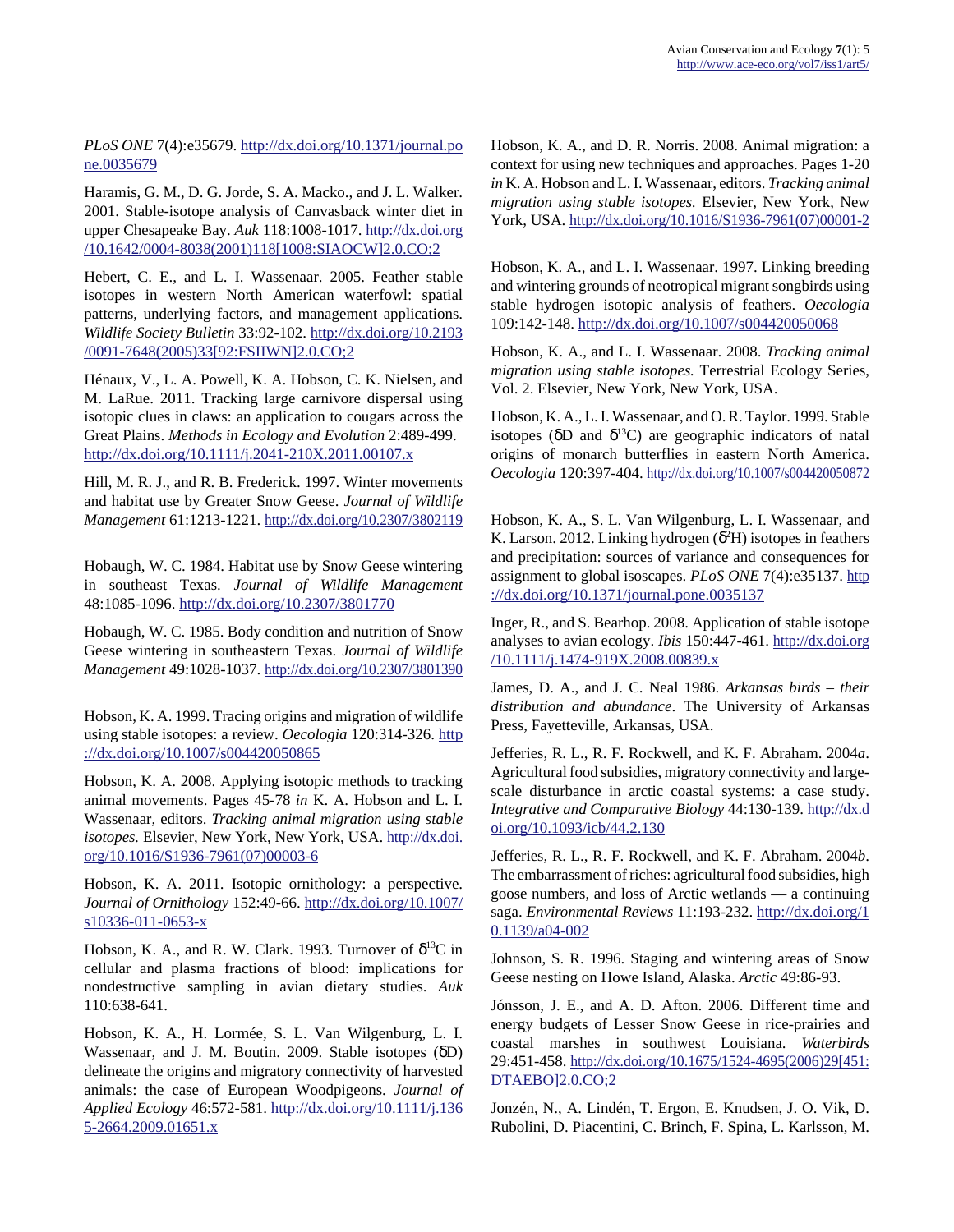Stervander, A. Andersson, J. Waldenström, A. Lehikoinen, E. Edvardsen, R. Solvang, and N. C. Stenseth. 2006. Rapid advance of spring arrival dates in long-distance migratory birds. *Science* 312:1959-1961. [http://dx.doi.org/10.1126/scien](http://dx.doi.org/10.1126/science.1126119) [ce.1126119](http://dx.doi.org/10.1126/science.1126119)

Jovanovic, B. D., and P. S. Levy. 1997. A look at the rule of three. *American Statistician* 51:137-139.

Marra, P. P., K. A. Hobson, and R. T. Holmes. 1998. Linking winter and summer events in a migratory bird by using stablecarbon isotopes. *Science* 282:1884-1886. [http://dx.doi.org/10](http://dx.doi.org/10.1126/science.282.5395.1884) [.1126/science.282.5395.1884](http://dx.doi.org/10.1126/science.282.5395.1884)

Martin, T., I. Chadès, P. Arcese, P. P. Marra, H. P. Possingham, and D R. Norris. 2007. Optimal conservation of migratory species. *PLoS ONE* 2(8):e751. [http://dx.doi.org/10.1371/journal.](http://dx.doi.org/10.1371/journal.pone.0000751) [pone.0000751](http://dx.doi.org/10.1371/journal.pone.0000751)

Michener, R., and K. Lajtha, editors. 2007. *Stable isotopes in ecology and environmental science.* Second edition. Blackwell, Oxford, UK. <http://dx.doi.org/10.1002/9780470691854>

Pearse, A. T., G. L. Krapu, R. R. Cox Jr., and B. E. Davis. 2011. Spring-migration ecology of Northern Pintails in southcentral Nebraska. *Waterbirds* 34:10-18. [http://dx.doi.org/10.1](http://dx.doi.org/10.1675/063.034.0102) [675/063.034.0102](http://dx.doi.org/10.1675/063.034.0102)

Post, D. M., C. A. Layman, D. A. Arrington, G. Takimoto, J. Quattrochi, and C. G. Montaña. 2007. Getting to the fat of the matter: models, methods and assumptions for dealing with lipids in stable isotope analyses. *Oecologia* 152:179-189. [htt](http://dx.doi.org/10.1007/s00442-006-0630-x) [p://dx.doi.org/10.1007/s00442-006-0630-x](http://dx.doi.org/10.1007/s00442-006-0630-x)

Prosser, D. J., J. Y. Takekawa, S. H. Newman, B. Yan, D. C. Douglas, Y. Hou, Z. Xing, D. I. Zhang, T. Li, Y. Li, D. Zhao, W. M. Perry, and E. C. Palm. 2009. Satellite-marked waterfowl reveal migratory connection between H5N1 outbreak areas in China and Mongolia. *Ibis* 151:568-576. [htt](http://dx.doi.org/10.1111/j.1474-919X.2009.00932.x) [p://dx.doi.org/10.1111/j.1474-919X.2009.00932.x](http://dx.doi.org/10.1111/j.1474-919X.2009.00932.x)

R Development Core Team. 2010. R: A language and environment for statistical computing. R Foundation for Statistical Computing, Vienna, Austria. ISBN 3-900051-07-0. [online] URL:<http://www.r-project.org/>

Ridgely, R. S., T. F. Allnutt, T. Brooks, D. K. McNicol, D. W. Mehlman, B. E. Young, and J. R. Zook. 2007. *Digital distribution maps of the birds of the western hemisphere.* Version 3.0. NatureServe, Arlington, Virginia, USA.

Royle, J. A., and D. R. Rubenstein. 2004. The role of species abundance in determining breeding origins of migratory birds with stable isotopes. *Ecological Applications* 14:1780-1788. <http://dx.doi.org/10.1890/04-0175>

Rubenstein, D. R., and K. A. Hobson. 2004. From birds to butterflies: animal movement patterns and stable isotopes. *Trends in Ecology & Evolution* 19:256-263. [http://dx.doi.org/](http://dx.doi.org/10.1016/j.tree.2004.03.017) [10.1016/j.tree.2004.03.017](http://dx.doi.org/10.1016/j.tree.2004.03.017)

Saino, N., T. Szép, R. Ambrosini, M. Romano, and A. P. Møller. 2004. Ecological conditions during winter affect sexual selection and breeding in a migratory bird. *Proceedings of the Royal Society B* 271:681-686. [http://dx.doi.org/10.1098/](http://dx.doi.org/10.1098/rspb.2003.2656) [rspb.2003.2656](http://dx.doi.org/10.1098/rspb.2003.2656)

Samuel, M. D., D. J. Shadduck, D. R. Goldberg, and W. P. Johnson. 2005. Avian cholera in waterfowl: the role of Lesser Snow and Ross's Geese as disease carriers in the Playa Lakes Region. *Journal of Wildlife Diseases* 41:48-57.

Samuel, M. D., R. G. Botzler, G. A. Wobeser. 2007. Avian cholera. Pages 239-269 *in* N. J. Thomas, D. B. Hunter, and C. T. Atkinson, editors. *Infectious diseases of wild birds.* Blackwell, Oxford, UK. [http://dx.doi.org/10.1002/978047034](http://dx.doi.org/10.1002/9780470344668.ch12) [4668.ch12](http://dx.doi.org/10.1002/9780470344668.ch12)

Smith, L. M. 1998. *Research needs for the Rainwater Basin of Nebraska: a hierarchical approach.* Nebraska Game and Parks Commission, Lincoln, Nebraska, USA.

Studds, C. E., and P. P. Marra. 2011. Rainfall-induced changes in food availability modify the spring departure programme of a migratory bird. *Proceedings of the Royal Society B: Biological Sciences* 278:3437-3443. [http://dx.doi.org/10.1098/](http://dx.doi.org/10.1098/rspb.2011.0332) [rspb.2011.0332](http://dx.doi.org/10.1098/rspb.2011.0332)

Thompson, S. K. 1987. Sample size for estimating multinomial proportions. *American Statistician* 41:42-46.

Tieszen, L. L., T. W. Boutton, K. G. Tesdahl, and N. A. Slade. 1983. Fractionation and turnover of stable carbon isotopes in animal tissues: implications for  $\delta^{13}$ C analysis of diet. *Oecologia* 57:32-37.<http://dx.doi.org/10.1007/BF00379558>

Van Wilgenburg, S. L., K. A. Hobson, K. R. Brewster, and J. M. Welker. 2012. Assessing dispersal in threatened migratory birds using stable hydrogen isotope (δD) analysis of feathers. *Endangered Species Research* 16:17-29. [http://dx.doi.org/10.](http://dx.doi.org/10.3354/esr00383) [3354/esr00383](http://dx.doi.org/10.3354/esr00383)

Vrtiska, M. P., and S. Sullivan. 2009. Abundance and distribution of Lesser Snow and Ross's Geese in the Rainwater Basin and Central Platte River Valley of Nebraska. *Great Plains Research* 19:147-155.

Wassenaar, L. I., and K. A. Hobson. 2003. Comparative equilibration and online technique for determination of nonexchangeable hydrogen of keratins for animal migration studies. *Isotopes in Environmental and Health Studies* 39:211-217.<http://dx.doi.org/10.1080/1025601031000096781>

Wassenaar, L. I., and K. A. Hobson. 2006. Stable-hydrogen isotope heterogeneity in keratinous materials: mass